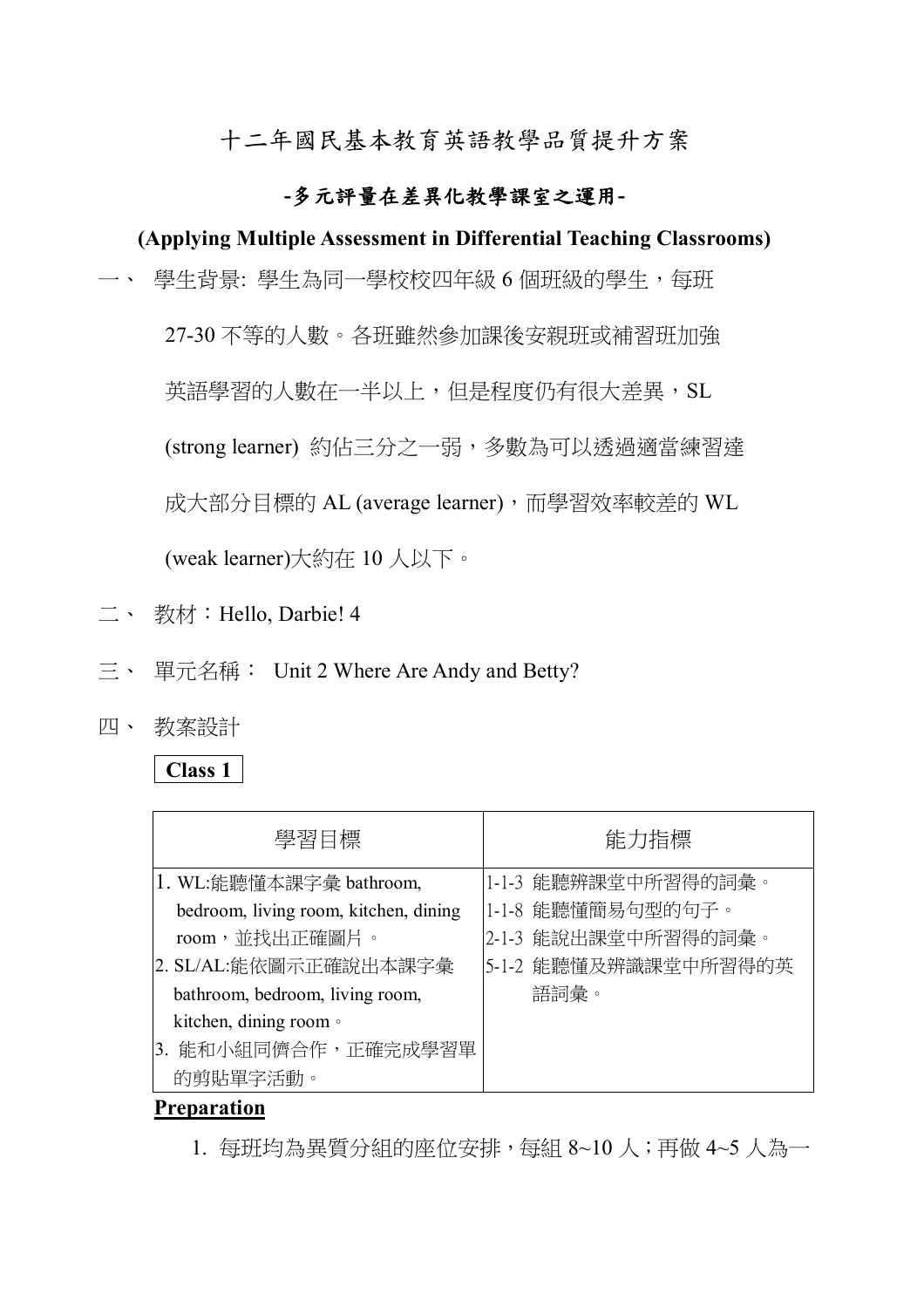小組的異質分組。

- 2. 老師事先列印每一小組一份的 In a House 學習單,並請每一小 組準備一把剪刀和一罐膠水。
- 3. 老師事先列印本課單字(living room, dining room, kitchen, bedroom, bathroom)字條,每一小組給一份。
- 4. 老師說明學習過程會有小老師和學習夥伴的安排,希望大家透 過同儕合作學習方式達到老師設定的五個循序漸進的單字學習 目標 (Goal 1: listen and find the target words, Goal 2: look at the picture and say the room names, Goal 3: match word cards to the pictures, or read out the target words, and Goal 4 spell-write the target words.),並且說明會用評量檢核表(rubrics)記錄大家的學 習歷程(某些前幾個目標一定會過者,老師就先不檢測他們),而 小老師幫助同學通過各目標時,可以獲得加分。

#### **Learning Activity**

1. Warm up (12 min): 每一小組拿到一份 In a House 學習單後, 先 討論圖中各房間的名稱。老師發給單字條後, 大家一起找出各 房間的英文名稱,試著唸唸看,並分工合作將單字剪下、貼在學 習單正確的房間上。(最快完成又正確無誤的小組每一位皆可加 分)

#### 2. **Learning & practice (15 min):**

1) 老師出示一張單字的圖卡,請一位自願的學生說出該字。老師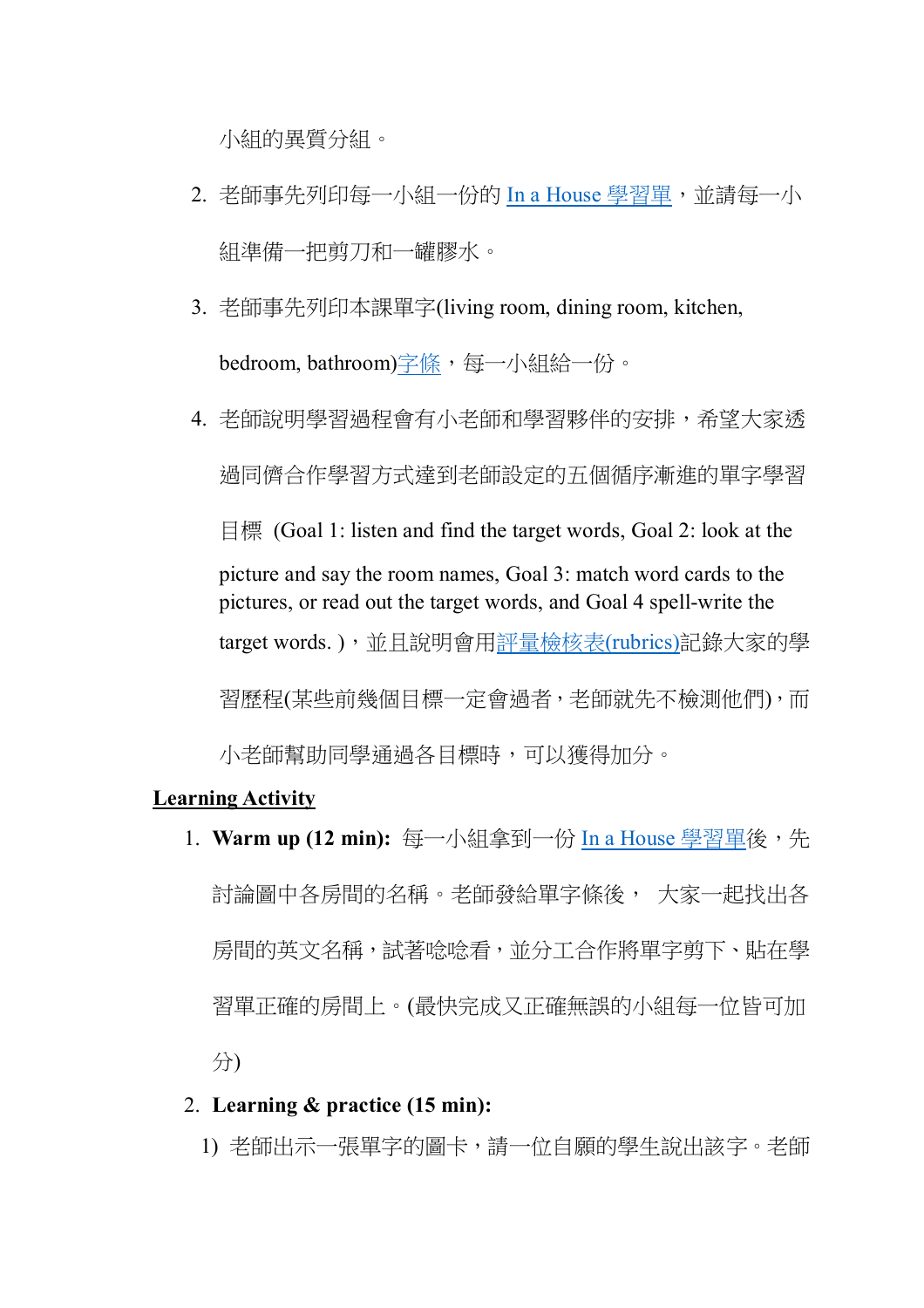注意聽學生的發音,必要時給予正確發音示範。等五個單字圖 卡出示完畢後,請全班一起跟著正確唸出單字,並強調容易混 淆的單字之辨識 (例如: bedroom 與 bathroom, living room 與 dining room)。

- 2) 老師到各組任意閃示單字圖,請各組說出單字。老師一邊閃示 圖卡,一邊注意看與聽每位學生的發音,必要時給予個別指導。
- 3) 老師分次請幾位 SL 上台說出老師指的單字圖(Goal 2: Look and Say),讓達成目標者擔任各組的小老師,幫助一位同學完 成 Goal 1: Listen & Find 目標。給全班 3~5 分鐘練習 Goal 1 目 標。(此時老師可以去幫助沒人幫忙的 WL。)
- 3. **Assessment (Listen & Find) (13 min):** 老師分次請各組的 AL 和 WL 上台指出老師所唸的單字圖,並在評量檢核表(rubric)上記錄 通過目標的學生座號。(告訴學生,此時台下的人要注意聽認單 字,可以的話要小聲跟著唸老師所說的單字,為下一目標做好準 備。通過 Goal 2: Look & Say 者則需要練習辨讀單字。)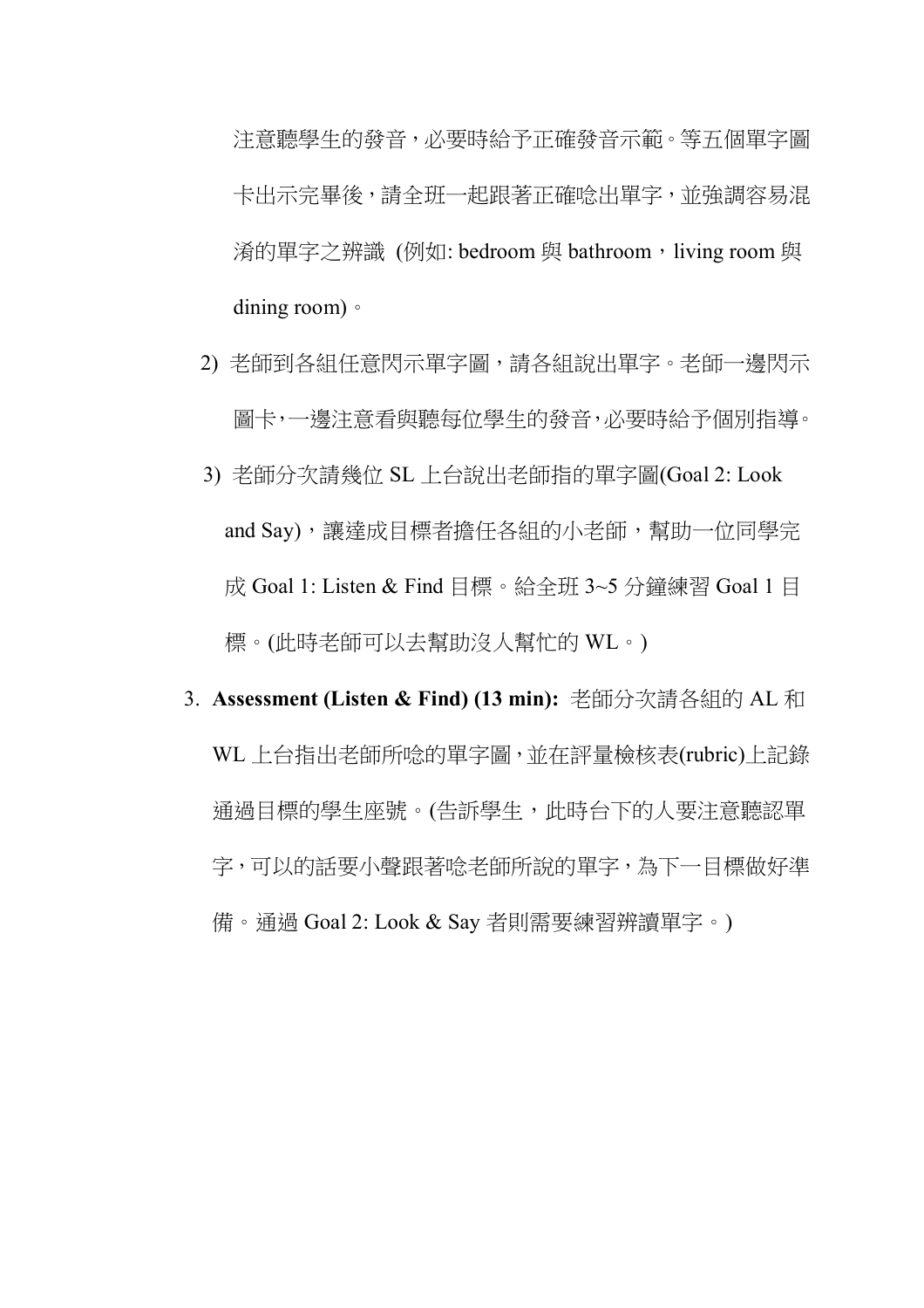| 學習目標                                                    | 能力指標                     |
|---------------------------------------------------------|--------------------------|
| 1. 能聽懂本課字彙 bathroom, bedroom,  1-1-3 能聽辨課堂中所習得的詞彙。      |                          |
| living room, kitchen, dining room, 並找 1-1-8 能聽懂簡易句型的句子。 |                          |
| 出正確圖片。                                                  | 2-1-3 能說出課堂中所習得的詞彙。      |
| 2. 能依圖示正確說出本課字彙bathroom, 3-1-2 能辨識課堂中習得的詞彙。             |                          |
| bedroom, living room, kitchen, dining                   | 5-1-2 能聽懂及辨識課堂中所習得的英     |
| room •                                                  | 語詞彙。                     |
| 3. 能運用字母拼讀法唸出本課單字                                       | 5-1-6 能運用字母拼讀法(phonics)。 |
| bathroom, bedroom, living room,                         |                          |
| kitchen, dining room $\circ$                            |                          |
| 4. SL:能辨識並正確唸出本課單字                                      |                          |
| bathroom, bedroom, living room,                         |                          |
| kitchen, dining room $\circ$                            |                          |

## **Learning Activity**

**1.** 複習 **(5 min):** 全班一起看單字卡說出單字,老師請提醒學生留意 發音不正確的單字並示範(例如:bedroom,勿唸成 bad room),並讓 全班在唸幾次。

## **2. Assessment**

1) **Listen & Find (10 min) :** 老師檢測未完成 Goal 1: Listen &

Find 的 AL/WL,以及上次沒通過 Goal 1 檢測者,並在評量檢 核表(rubric)上記錄通過目標的學生座號。(告訴學生,此時台 下的人要注意聽認單字,可以的話要小聲跟著唸老師所說的單 字,為下一目標做好準備。通過 Goal 2: Look and Say 者則練 習辨讀單字。)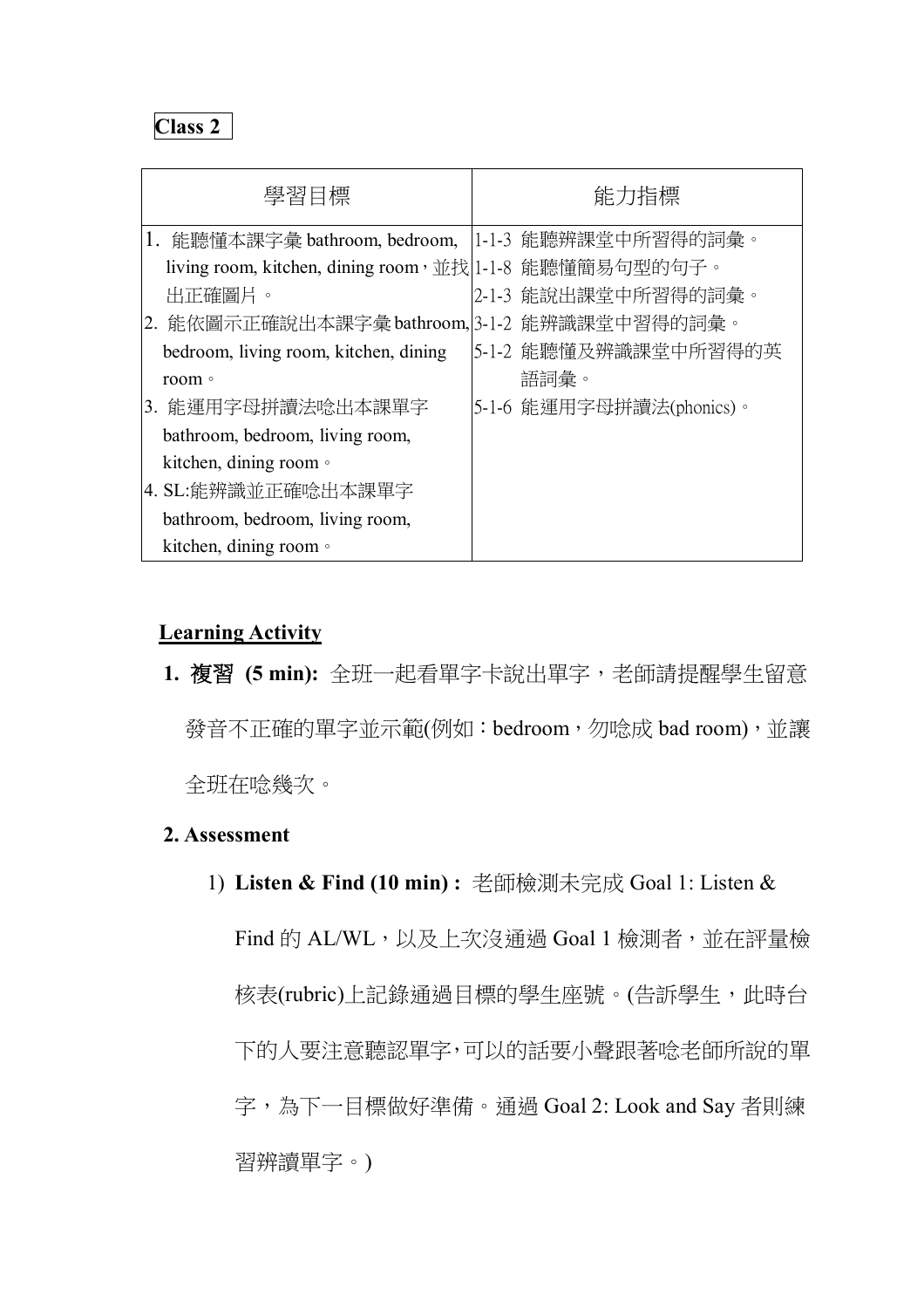- 2) **Look & Say Assessment (15 min):** 老師檢測 AL Goal 2: Look & Say,並在評量檢核表(rubric)上記錄通過目標的學生座號。 (老師視評量成效決定是否需要同儕協助練習 5 min。)然後進 行 AL/WL 的 Goal 2 Assessment。(老師在 rubric 上記錄通過目 標的學生座號。) (此時 SL 可以先自己小聲練習拼讀單字。)
- **3. Matching (10 min):** 老師將單字圖貼在黑板上,分次請 AL 上台將 字卡貼在圖卡下面。老師帶領學生運用 phonics 規則,確認每一單 字的字首音及其對應字母,幫助學生建立基本的單字 辨識策略。 之後,請學生和他們的夥伴利用教科書背後頁(P.80)的各課單字列 表(先遮蔽中文意思),練習讀出單字並說出其中文意思。(此時老師 可以先對 SL 檢測 Goal 3: Read Words, 並在 rubric 上記錄通過目標 的學生座號。)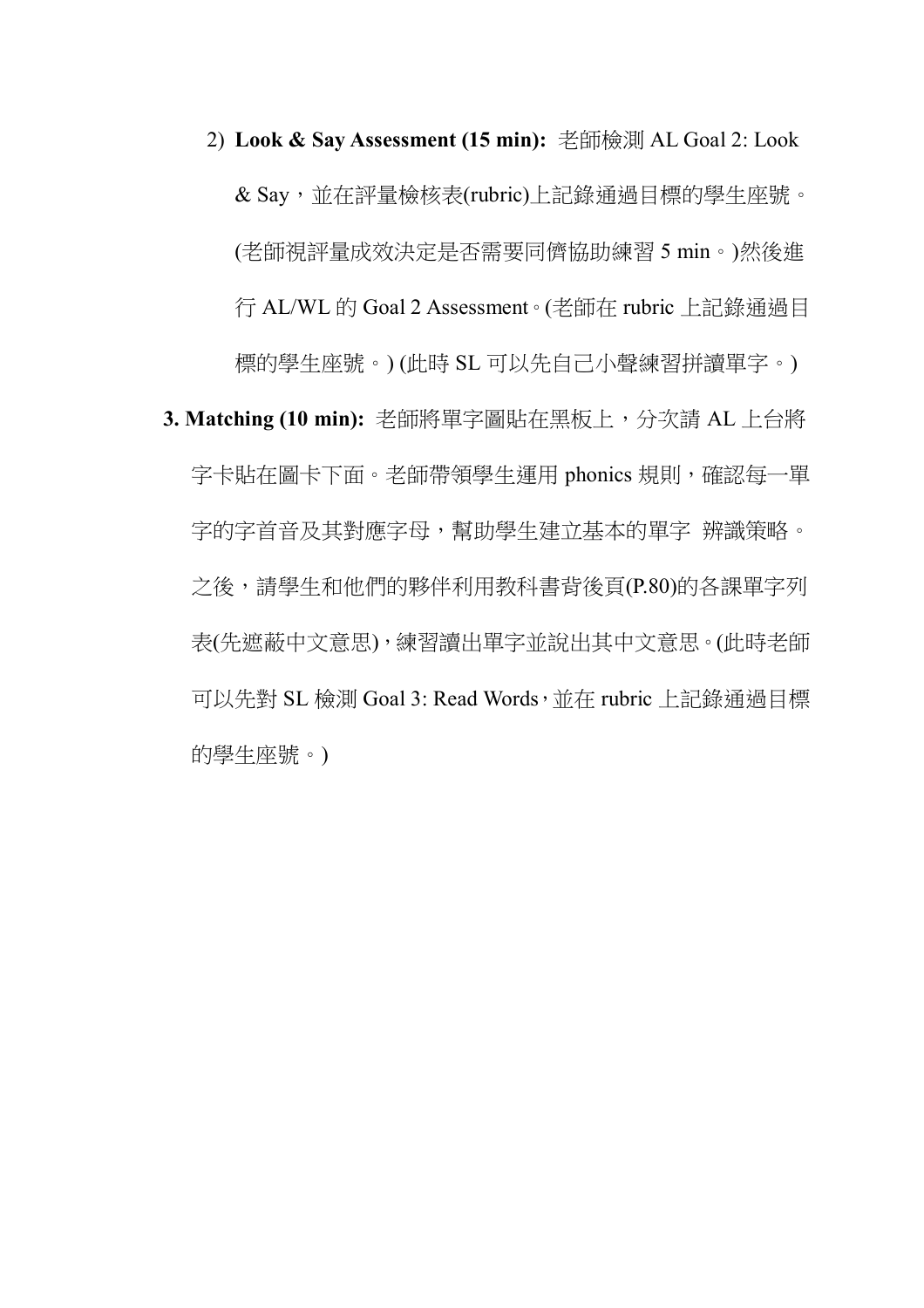| 學習目標                                                           | 能力指標                     |
|----------------------------------------------------------------|--------------------------|
| 1. 能聽懂本課字彙 bathroom, bedroom,                                  | 1-1-3 能聽辨課堂中所習得的詞彙。      |
| living room, kitchen, dining room,並找  1-1-8 能聽懂簡易句型的句子。        |                          |
| 出正確圖片。                                                         | 2-1-3 能說出課堂中所習得的詞彙。      |
| 2. 能依圖示正確說出本課字彙 bathroom, 2-1-9 能作簡單的提問、回答和敘述。                 |                          |
| bedroom, living room, kitchen, dining                          | 2-1-11 能以所習得的英語看圖說話。     |
| room •                                                         | 3-1-2 能辨識課堂中習得的詞彙。       |
| 3. 能運用字母拼讀法唸出本課單字                                              | 4-1-3 能臨摹抄寫課堂中習得的詞彙。     |
| bathroom, bedroom, living room, kitchen, [5-1-2 能聽懂及辨識課堂中所習得的英 |                          |
| dining room,並運用分解單音技巧找出                                        | 語詞彙。                     |
| 對應字母或字串,並利用音素混合技                                               | 5-1-6 能運用字母拼讀法(phonics)。 |
| 巧,將單字正確拼讀出來。                                                   |                          |
| 4. SL:能辨識並正確唸出本課單字                                             |                          |
| bathroom, bedroom, living room, kitchen,                       |                          |
| dining room $\circ$                                            |                          |
| 5. 能正確臨摹抄寫本課單字 bathroom,                                       |                          |
| bedroom, living room, kitchen, dining                          |                          |
| room •                                                         |                          |

## **Learning Activity**

**1.** 複習 **(5 min):** 老師一一將單字卡貼在黑板上,全班一起讀出單字。

老師請一位 AL 將對應的圖卡貼在單字卡上面,若學生正確完成任

務,老師在評量檢核表(rubric)Goal 3: Match 上記錄該學生座號。

## **2. Segmenting & Blending (25 min):**

**1)** 老師帶領全班一起進行每一單字的切割音節與切割音素練

習,並運用 phonics 原則,拚寫出各單音的對照字母或字串。

(例如:先將 living room 的第一個字 living 分成 liv-ing 兩音

節,在逐個音節拼寫出各個音素的對應字母或字串。)然後全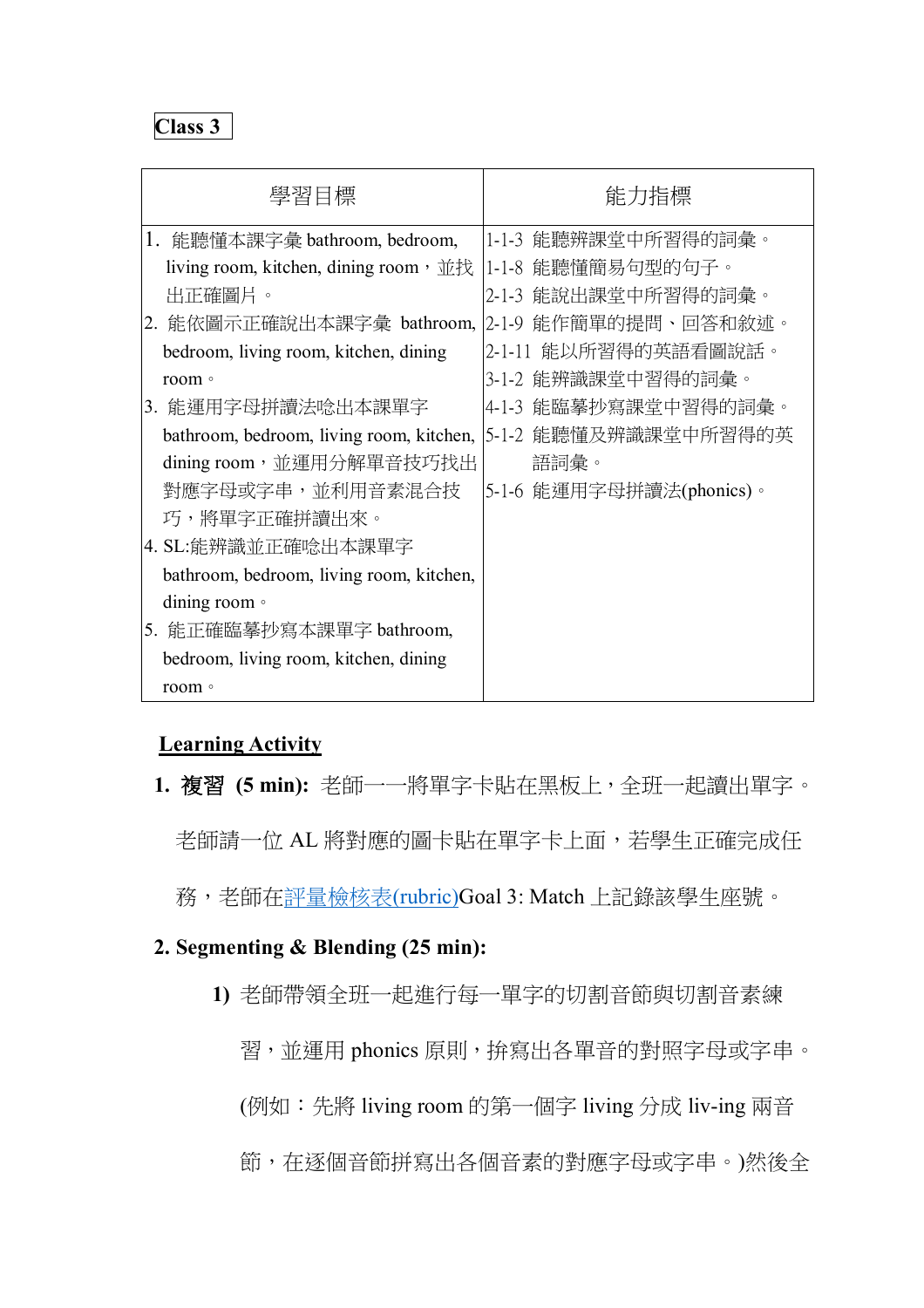班一起練習看單字做音素混合。(例如:b-a-th →bath, r-oo-m  $\rightarrow$ room,  $\rightarrow$ bathroom)

**2)** 全班書寫習作單字(P.36),學生以一邊小聲唸單音進行混音, 一邊寫出各個音素的對應字母(或字串)之方式進行單字記 憶。(老師在行間巡視,並協助 WL)。

# **3. Word Reading Assessment (10 min) :** 在學生書寫、背誦單字時,老 師請 SL 上前接受 Goal 3: Read Words 檢測,並在評量檢核表(rubric) 上記錄通過的學生座號。(寫完單字作業的學生也可以帶著習作簿依 序排隊等候檢測。)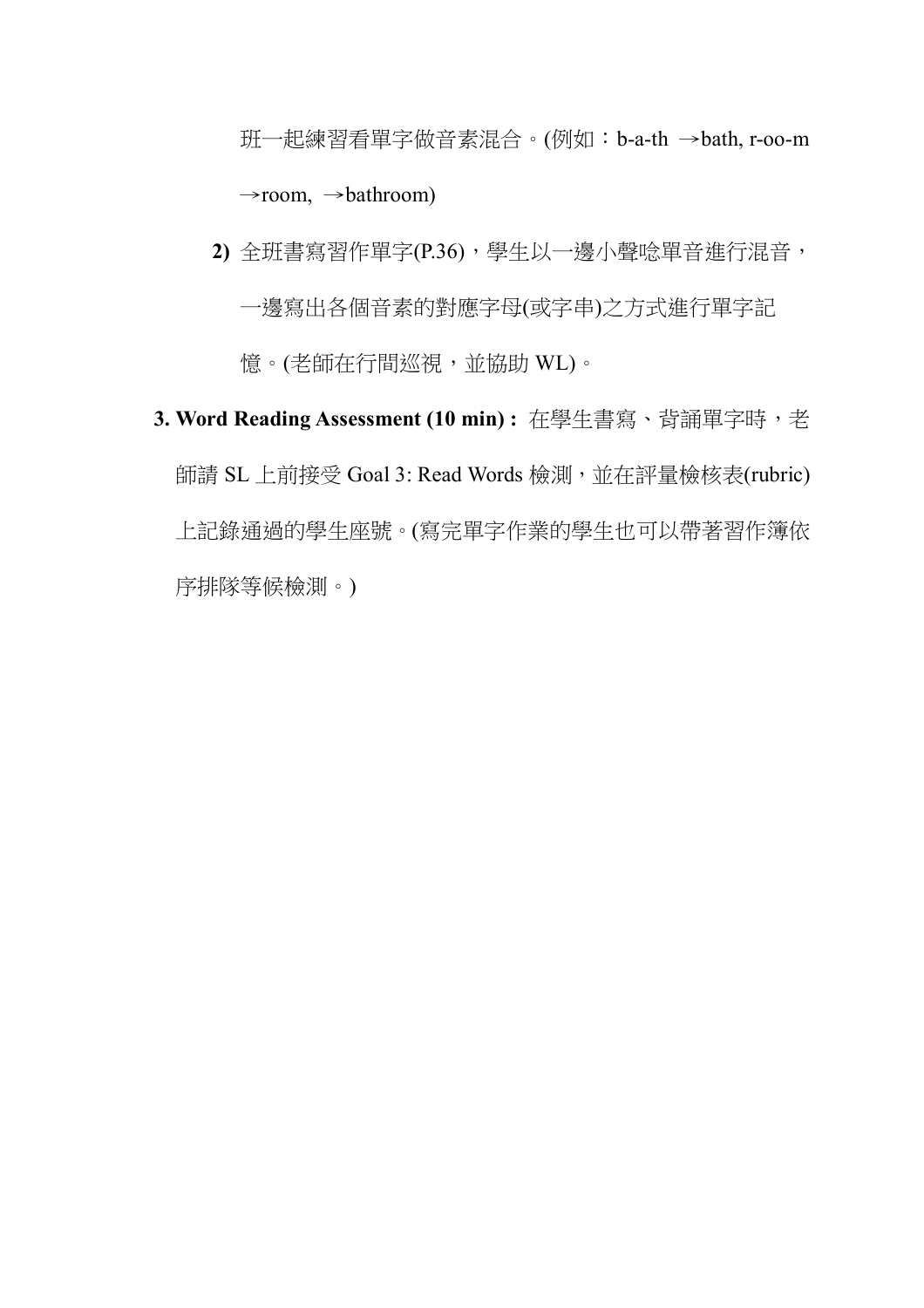|    | 學習目標                                                    | 能力指標                     |
|----|---------------------------------------------------------|--------------------------|
| 1. | 能聽懂本課字彙 bathroom, bedroom,                              | 1-1-3 能聽辨課堂中所習得的詞彙。      |
|    | living room, kitchen, dining room, 並找 1-1-8 能聽懂簡易句型的句子。 |                          |
|    | 出正確圖片。                                                  | 2-1-3 能說出課堂中所習得的詞彙。      |
|    | 2. 能依圖示正確說出本課字彙                                         | 2-1-9 能作簡單的提問、回答和敘述。     |
|    | bathroom, bedroom, living room,                         | 2-1-11 能以所習得的英語看圖說話。     |
|    | kitchen, dining room .                                  | 3-1-2 能辨識課堂中習得的詞彙。       |
|    | 3. 能運用字母拼讀法唸出本課單字                                       | 4-1-3 能臨摹抄寫課堂中習得的詞彙。     |
|    | bathroom, bedroom, living room,                         | 5-1-2 能聽懂及辨識課堂中所習得的英     |
|    | kitchen, dining room, 並運用分解單                            | 語詞彙。                     |
|    | 音技巧找出對應字母或字串,並利用                                        | 5-1-6 能運用字母拼讀法(phonics)。 |
|    | 音素混合技巧,將單字正確拼讀出                                         | 5-1-7 能依文字或口語提示寫出重要字     |
|    | 來。                                                      | 詞。                       |
|    | 4. 能辨識並正確唸出本課單字 bathroom,                               |                          |
|    | bedroom, living room, kitchen, dining                   |                          |
|    | room 。                                                  |                          |
|    | 5. 能正確臨摹抄寫本課單字 bathroom,                                |                          |
|    | bedroom, living room, kitchen, dining                   |                          |
|    | room 。                                                  |                          |
|    | 6. SL/AL:能運用字母拼讀法記憶並完整                                  |                          |
|    | 拼寫出本課單字 bathroom, bedroom,                              |                          |
|    | living room, kitchen, dining room .                     |                          |
|    | 7. WL/AL:能運用字母拼讀法記憶並正確                                  |                          |
|    | 填入遺漏的字母,以完成本課習得的                                        |                          |
|    | 單字 bathroom, bedroom, living room,                      |                          |
|    | kitchen, dining room ·                                  |                          |

## **Learning Activity**

- **1.** 複習 **(15 min):** 
	- **1)** 老師將單字圖一一貼在黑板上,全班一起讀出單字。老師請

AL/SL 將單字拼寫在對應的圖卡下面。若學生正確完成任

務,老師在評量檢核表(rubric)Goal 4: Spell 欄上記錄該學生座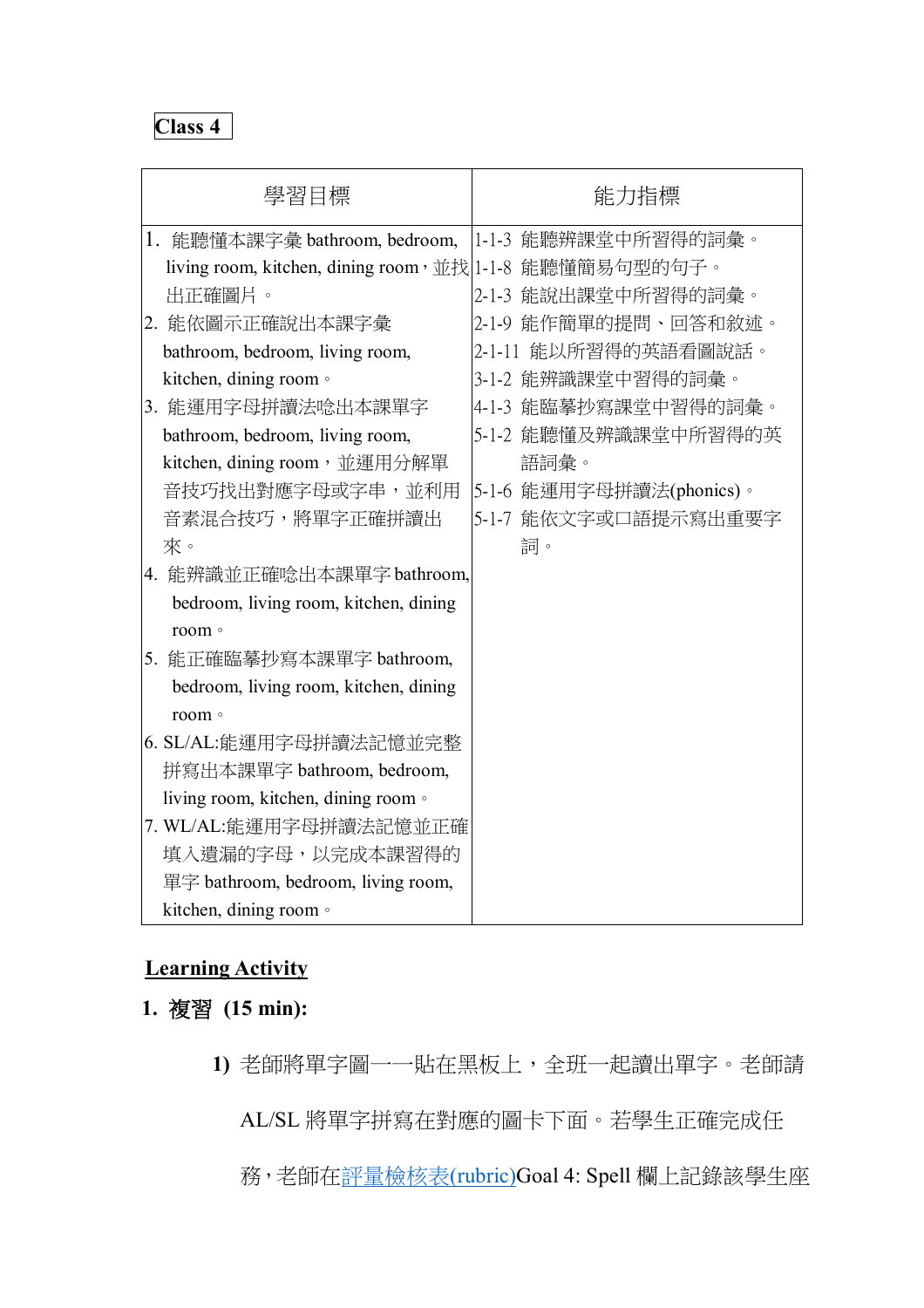號。

**2)** 老師帶領全班一起複習每一單字的切割音節與切割音素練 習,運用 phonics 原則,拚寫出各單音的對照字母或字串。

**2.** 學習單作業 **(25 min)**:完成 Goal 3: Read Words 檢測的學生確定已經 會拼寫單字時,可以將習作簿放回收納櫃,並將課本收起來放窗檯, 進行學習單 Worksheet B 作業。(認為自己無法拚寫整個單字的學生可 以選擇只填寫單字中某部分字母的 Worksheet A 版)。提醒學生,他們 必須先完成學習單第二部分的拼寫單字,經老師檢查拼寫無誤並在 rubric 上記錄座號後,才可以進行第一部分的繪圖任務。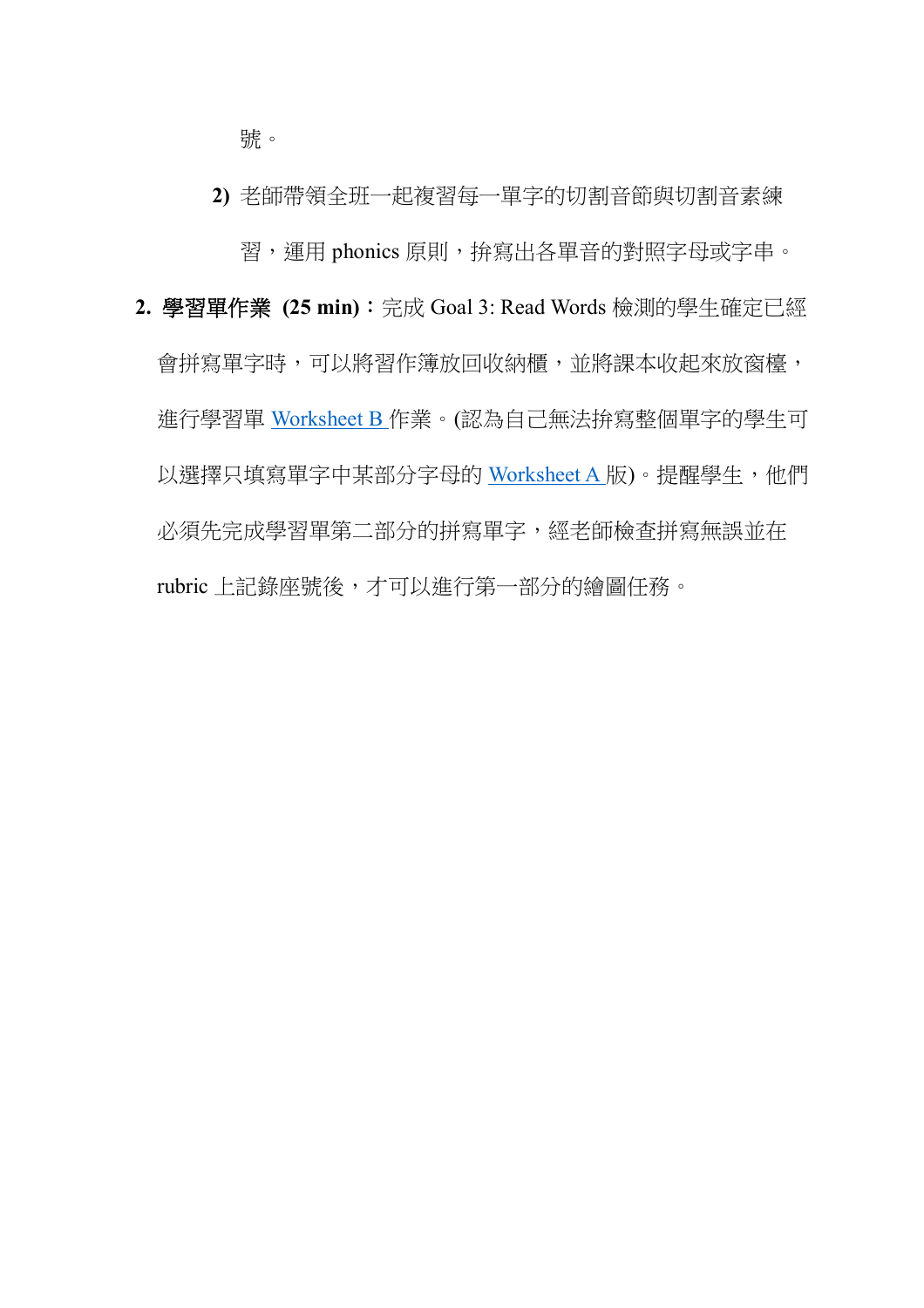|    | 學習目標                                 | 能力指標                     |
|----|--------------------------------------|--------------------------|
| 1. | 能認讀本冊人物的名字 Andy, Betty,              | 1-1-3 能聽辨課堂中所習得的詞彙。      |
|    | Candy, Judy, David, Darbie, Darcy,   | 1-1-8 能聽懂簡易句型的句子。        |
|    | Judy's father, Judy's mother •       | 2-1-3 能說出課堂中所習得的詞彙。      |
| 2. | 能運用字母拼讀法拚寫出本冊人物                      | 2-1-9 能作簡單的提問、回答和敘述。     |
|    | 的名字 Andy, Betty, Candy, Judy,        | 2-1-11 能以所習得的英語看圖說話。     |
|    | David, Darbie, Darcy, Judy's father, | 3-1-2 能辨識課堂中習得的詞彙。       |
|    | Judy's mother $\circ$                | 3-1-5 能看懂簡單的句子。          |
| 3. | 能分辨各人物為 he 或 she,並以正                 | 4-1-7 能掌握英文書寫格式寫出簡單的句    |
|    | 確人稱代名詞稱謂之。                           | 子。                       |
| 4. | 能聽懂本課重要句型,依照聽到的                      | 5-1-2 能聽懂及辨識課堂中所習得的英語    |
|    | 內容找出正確圖片。                            | 詞彙。                      |
| 5. | 能依據圖示,說出本課所習得的重                      | 5-1-6 能運用字母拼讀法(phonics)。 |
|    | 要句型的句子。                              |                          |
| 6. | SL:能依照所聽到的句子內容,正確                    |                          |
|    | 書寫本課所習得的重要句型的句                       |                          |
|    | 子。                                   |                          |

## **Preparation**

1. 老師準備書中人物 Andy, Betty, Candy, Judy, David, Darbie, Judy's

father, Judy's mother 等人的圖片,本課的單字圖片(i.e., living room, dining room, kitchen, bathroom, bedroom), 以及上學期(第 四課)學過的單字 bookstore, supermarket, school, bookstore 之圖 片。

2. 老師說明句型學習過程一樣會有小老師和學習夥伴的安排,希望大 家透過同儕合作學習方式達到老師設定的四個循序漸進的目標

(Goal 1: listen and find  $-\sqrt{\frac{2m}{m}}$ )  $+\frac{1}{m}$ , Goal 2: look at the picture and answer/say the sentence, Goal 3: read the sentence, and Goal 4: listen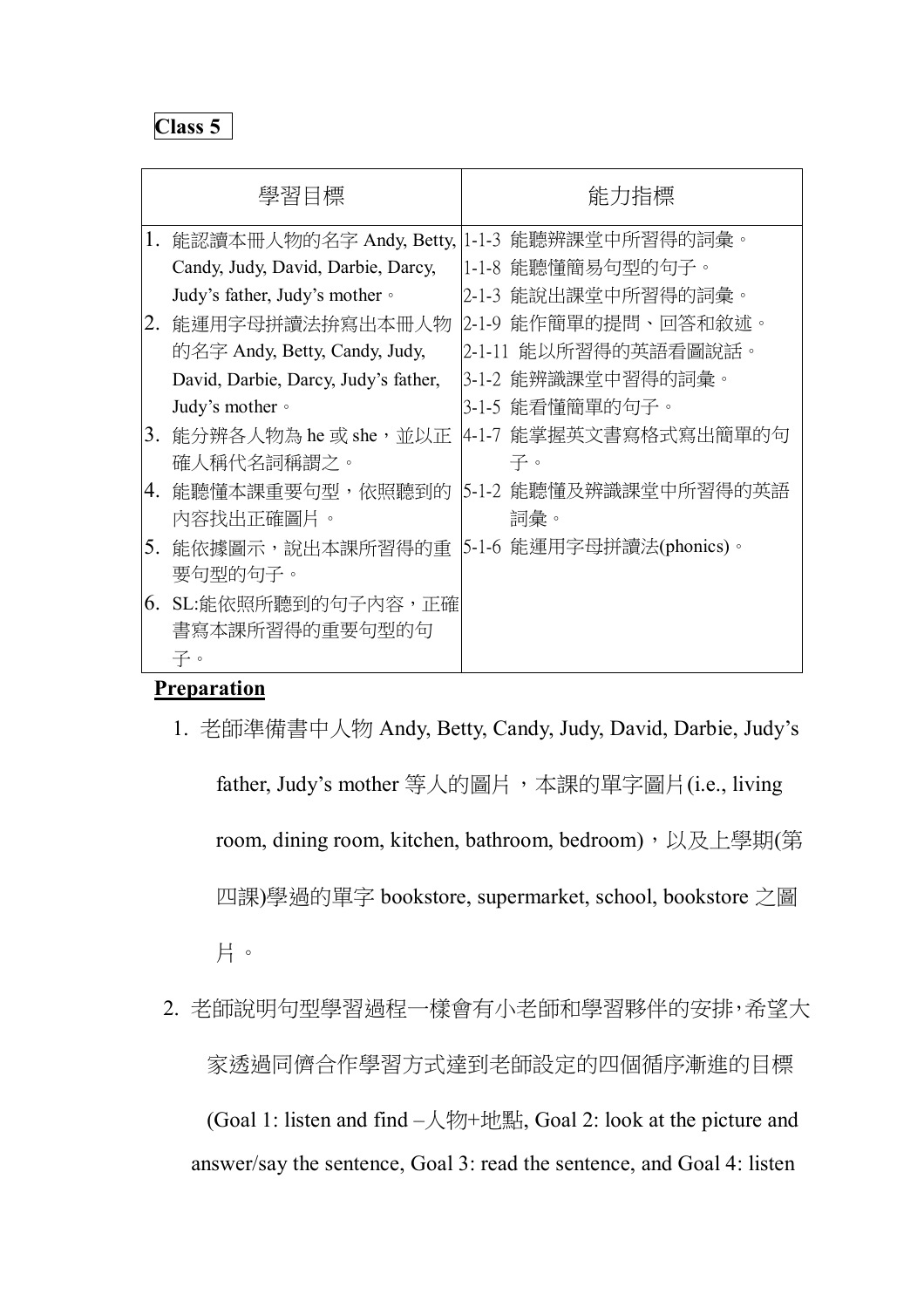and write/unscramble the sentence), 並且會用評量檢核表(rubrics)

記錄大家的學習歷程,作為本課學習評分。

#### **Learning Activity**

- 1. 老師出示一張書中人物的圖像,問全班"Who's this?",學生回答 後(e.g., Andy),老師將圖片貼在黑板上,並問學生"How do you spell Andy?"。老師帶領全班一起運用 phonics 拚寫出該人物的名字,然 後老師指著人物的圖像問全班"He or she?" 請全班一起回答。完成 所有人物的名字拼寫後,請全班看著每一張人物的圖像說出句 型"He/She is Andy/Betty."。
- 2. 老師將某兩張人物的圖片放在起,問學生"Who are they?",引導 學生回答"They are \_\_\_\_\_ and \_\_\_\_\_\_."。之後,老師拿掉一個人物 圖片,引導學生說"He/She is \_\_\_\_\_\_.";換另一人物圖片說"He/She is .";再將兩張圖放在一起,讓學生說出"They are \_\_\_\_\_ and  $\cdot$   $\cdot$   $\cdot$   $\cdot$
- 3. 老師取走人物的圖像,讓全班看黑板上的人物姓名,一一念出個 名字。
- 4. 接著老師將一張張房間單字圖放在桌上。老師邀請自願的學生上 台,當老師(或另一位自願的學生)說,e.g., "Betty is in the bathroom." 時,該生必須找到正確的房間圖,並將它放到正確的 人名上面。(學生正確回應後,老師在 rubric 的 Goal 1: Listen & Find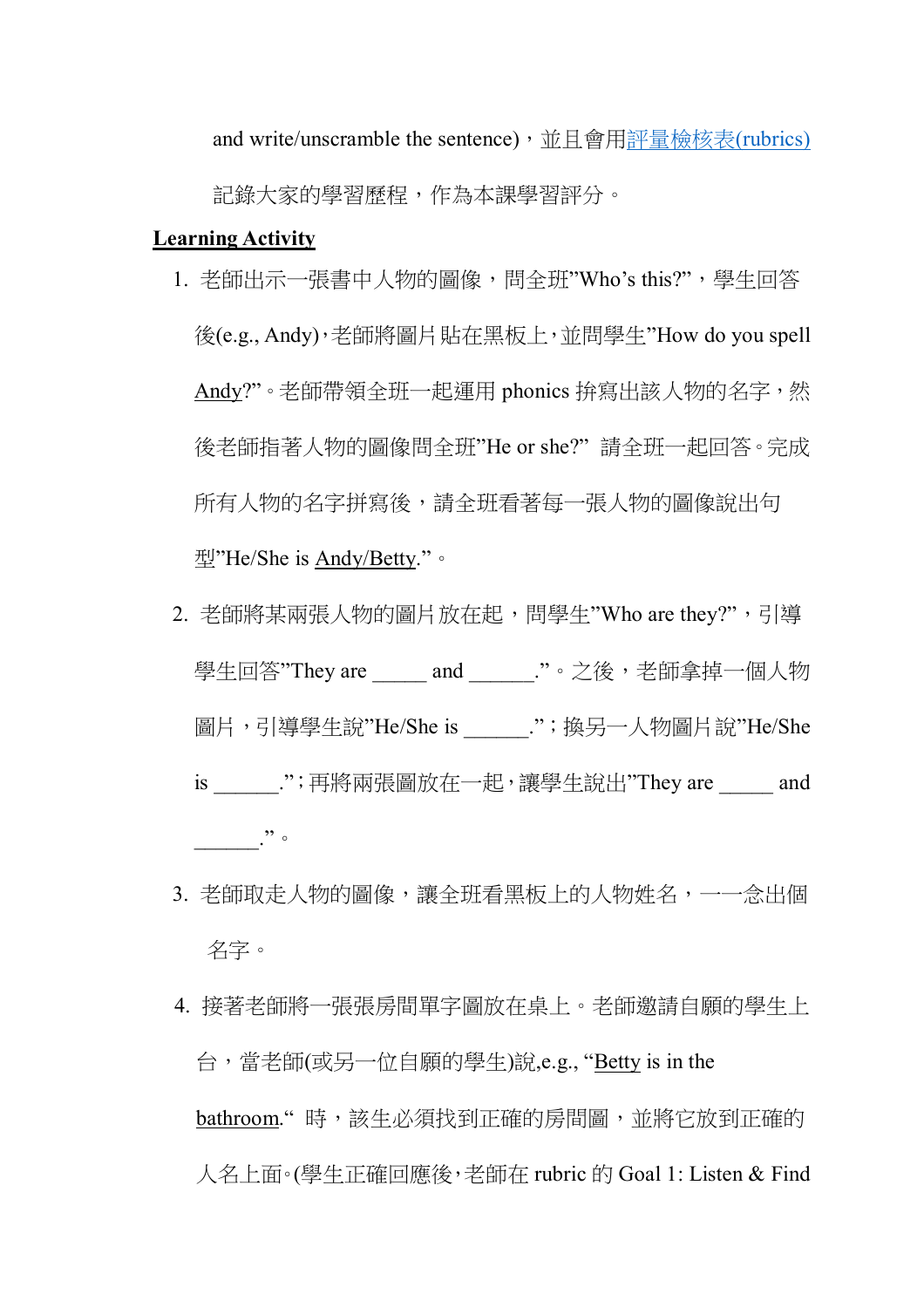或 Goal 2: Look & Say 欄記錄其座號。)

- 5. (老師將舊單字in the park, at school等也應用於練習)等所有的圖卡 都練習過後,老師問全班"Where is Andy?/Where are Andy and Betty?",並邀請一位自願的學生看著黑板的圖示說出回答(學生正 確回答後,老師在 rubric 的 Goal 2: Look & Say 欄記錄其座號。) 接著,老師邀請一位自願的 SL 上台,將該生所說的回答整句書寫 於黑板上。(學生正確書寫後,老師在rubric的Goal 4: Listen & Write the sentence 欄記錄其座號。)老師請全班注意看同學寫的句子有無 錯誤,若有,請自願者上台訂正。
- 6. 完成後,請全班一起唸讀各句子(e.g., David is in the living room./ Andy and Betty are in the dining room.)。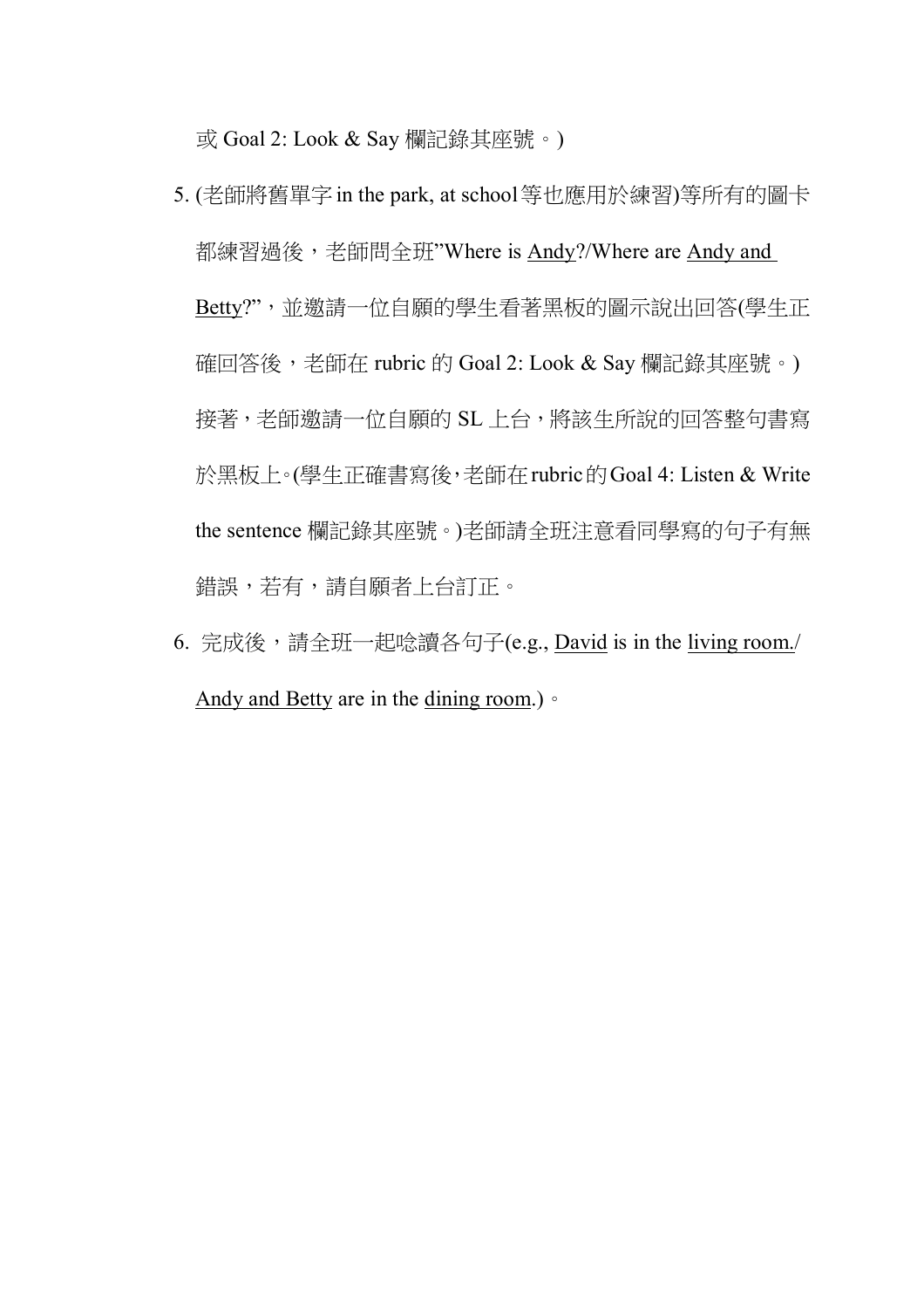| 學習目標                                         | 能力指標                                           |
|----------------------------------------------|------------------------------------------------|
| 1. 能認讀本冊人物的名字 Andy, Betty,                   | 1-1-3 能聽辨課堂中所習得的詞彙。                            |
| Candy, Judy, David, Darbie, Darcy,           | 1-1-8 能聽懂簡易句型的句子。                              |
| Judy's father, Judy's mother •               | 2-1-3 能說出課堂中所習得的詞彙。                            |
| 2. 能運用字母拼讀法拚寫出本冊人物                           | 2-1-9 能作簡單的提問、回答和敘述。                           |
| 的名字 Andy, Betty, Candy, Judy,                | 2-1-11 能以所習得的英語看圖說話。                           |
| David, Darbie, Darcy, Judy's father,         | 3-1-2 能辨識課堂中習得的詞彙。                             |
| Judy's mother •                              | 3-1-5 能看懂簡單的句子。                                |
|                                              | 3. 能分辨各人物為 he 或 she,並以正確 4-1-7 能掌握英文書寫格式寫出簡單的句 |
| 人稱代名詞稱謂之。                                    | 子。                                             |
|                                              | 4. 能聽懂本課重要句型,依照聽到的內 5-1-2 能聽懂及辨識課堂中所習得的英語詞     |
| 容找出正確圖片。                                     | 彙。                                             |
| 5. 能依據圖示,說出本課所習得的重要 5-1-6 能運用字母拼讀法(phonics)。 |                                                |
| 句型的句子。                                       |                                                |
| 6. SL:能依照所聽到的句子內容,正確                         |                                                |
| 書寫本課所習得的重要句型的句子。                             |                                                |

#### **Preparation**

1. 每班均為異質分組的座位安排,每組 8~10 人;再做 4~5 人為一小

組的異質分組。

2. 老師準備書中人物 Andy, Betty, Candy, Judy, David, Darbie, Darcy,

Judy's father, Judy's mother 等人的圖片,本課的單字圖片(i.e., living

room, dining room, kitchen, bathroom, bedroom), 以及 教師用的大骰

子一個。

- 3.每一小組備妥課本附件的紙骰子一個。(事先做好)
- 4.老師再次說明四個循序漸進的目標 (Goal 1:Listen & Find, Goal 2: Look & Say, Goal 3: read the sentence, and Goal 4: listen and write/unscramble the sentence),以及會用評量檢核表(rubrics)記錄大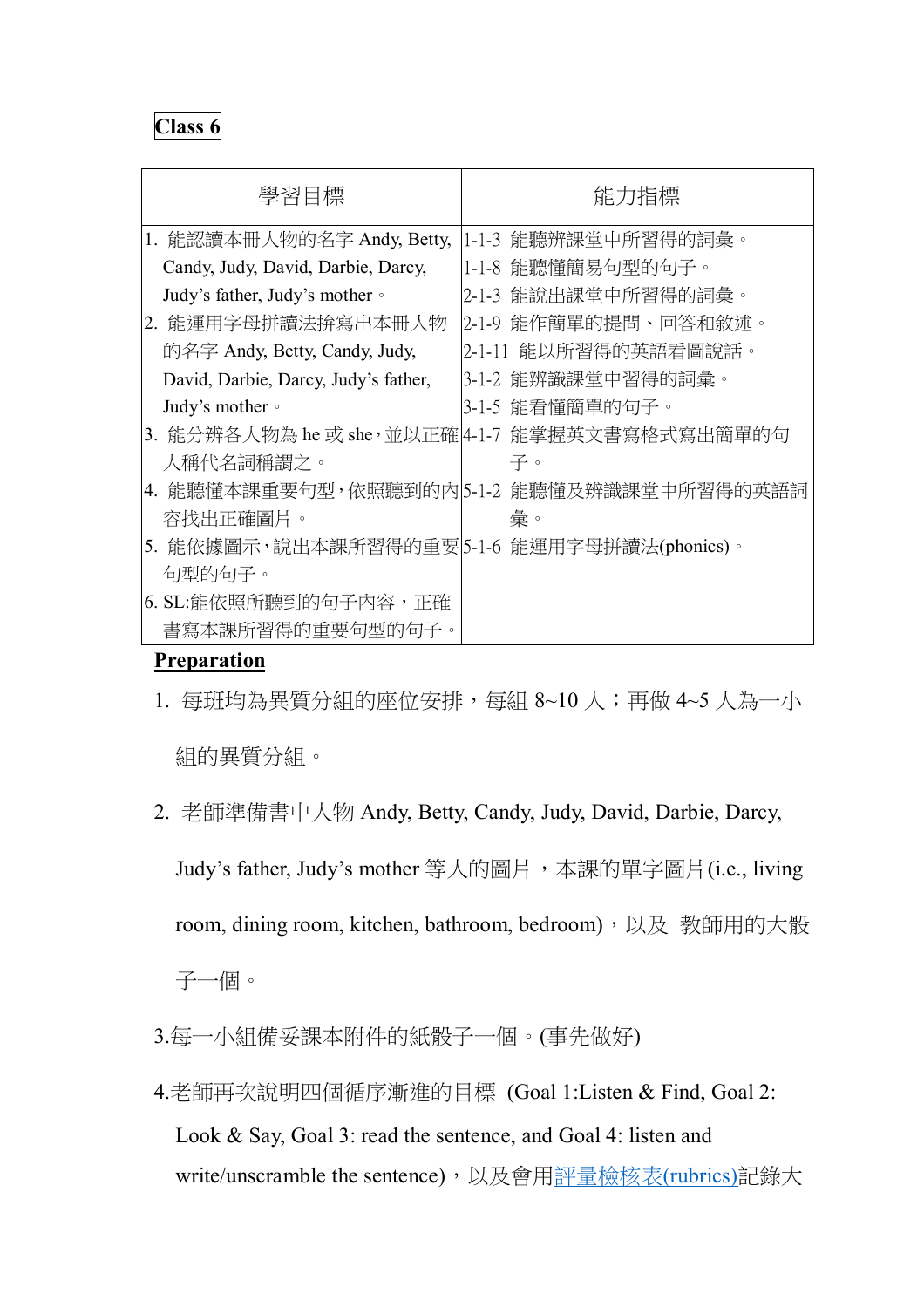家的學習歷程,作為本課學習評分。

#### **Learning Activity**

#### **1. Review (13 min):**

- 1) 老師任意將一張張人物圖(e.g., Candy,或 Candy & Judy) 分成六組貼在黑板上,標上 1~6 順序號後, 在圖下面寫 上他們的名字,然後帶領全班一起複習其代名詞是 he/ she 或 they,並寫在名字下面。
- 2) 老師將一張張 room 圖貼在黑板上,並編上號碼 1~6。

(No.6 以 ? 呈現,表示學生可以任意選一個地點回答。)

- 3) 老師擲大骰子,請全班看骰子出現的號碼,一起說出問  $\overline{\text{th}}$ (e.g.,"Where is Judy?或 Where are Andy and Judy?") 。 老師再擲一次骰子後,請一位自願學生根據骰子出示的 編號,看圖片說出回答(e.g., She/He is in the kitchen. 或 They are in the kitchen."),然後請全班一起複述該答句。 (學生正確回答時,老師在 rubric 的 Goal 2: Look & Say the Sentence 欄記錄其座號。)
- 4) 老師邀請自願的學生將答句寫在黑板上(學生正確回答 時,老師在 rubric 的 Goal 4: Listen & Write the Sentence 欄記錄其座號。),老師邀請另外一位學生唸讀一次(老 師在 rubric 的 Goal 3: Read the Sentence 欄記錄通過者的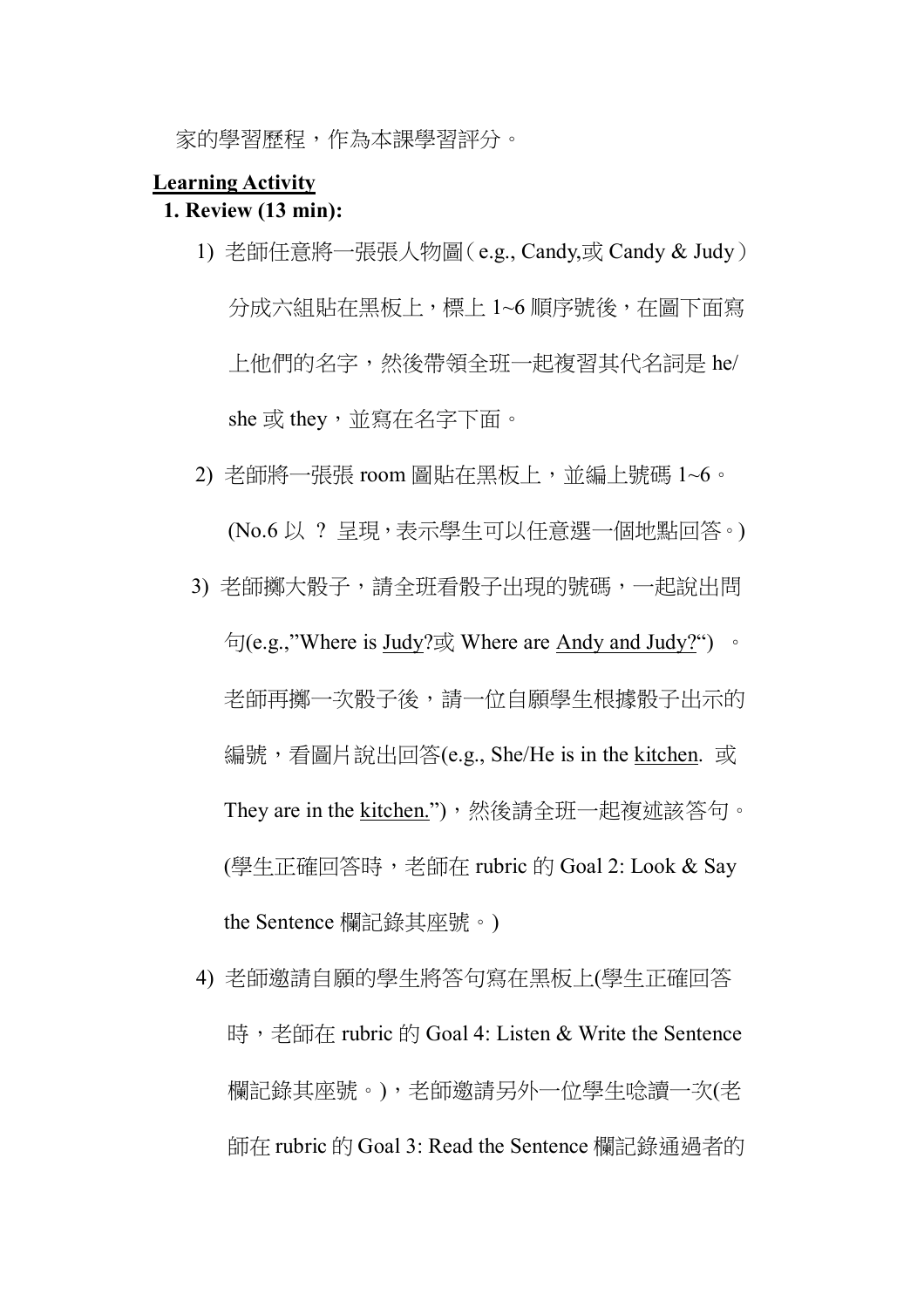座號。),然後全班唸讀一次。等練習數次後,全班分

成 6 小組進行下列練習活動。

#### **2. Practice ( 27 min):**

- 1) 請各小組拿出備好的紙骰子來,並請通過 Goal 2: Look & Say the Sentence 的學生擔任小老師,幫助各組同學輪流練習問答 句型。(活動方式: S1 擲骰子, 其他人看號碼後, 依黑板上的 人物圖編號問"Where is 2 或 Where are and 2", S1 再擲骰子後,根據所出現的號碼,看該編號的 room 圖回答。)(老 師請小組長幫忙紀錄通過 Goal 2: Look & Say the Sentence 的學 生座號。)
- 2) 老師個別教導未通過的學生。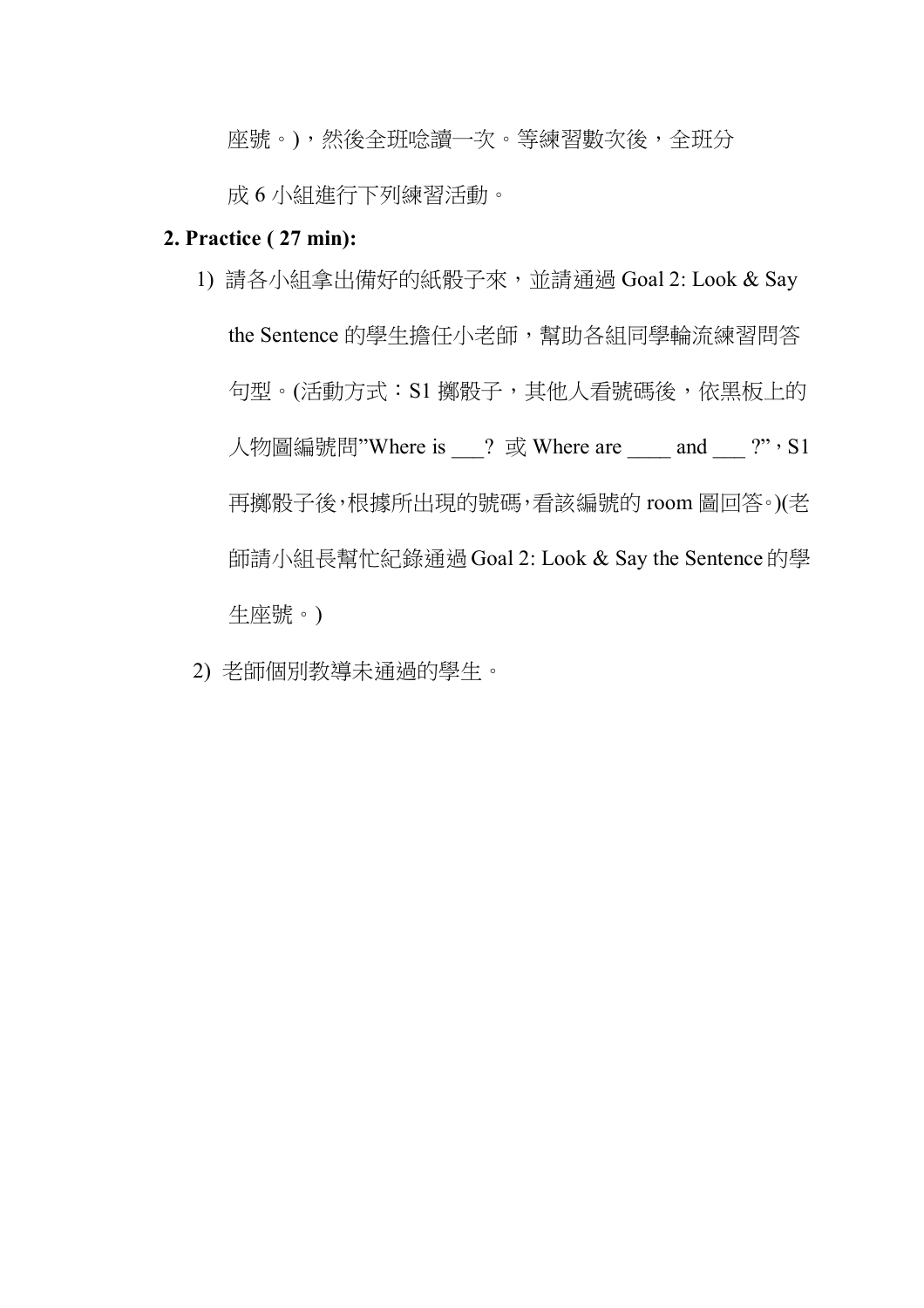| 學習目標                                        | 能力指標                                     |
|---------------------------------------------|------------------------------------------|
| 1. 能認讀本冊人物的名字 Andy,                         | 1-1-3 能聽辨課堂中所習得的詞彙。                      |
| Betty, Candy, Judy, David, Darbie,          | 1-1-8 能聽懂簡易句型的句子。                        |
| Darcy, Judy's father, Judy's mother .       | 2-1-3 能說出課堂中所習得的詞彙。                      |
| 2. 能運用字母拼讀法拚寫出本冊人物                          | 能作簡單的提問、回答和敘述。<br>$2 - 1 - 9$            |
| 的名字 Andy, Betty, Candy, Judy,               | 2-1-11 能以所習得的英語看圖說話。                     |
| David, Darbie, Darcy, Judy's father,        | 3-1-2 能辨識課堂中習得的詞彙。                       |
| Judy's mother •                             | 3-1-5 能看懂簡單的句子。                          |
| 3. 能分辨各人物為 he 或 she,並以正 3-1-6 能辨識英文書寫的基本格式。 |                                          |
| 確人稱代名詞稱謂之。                                  | 4-1-3 能臨摹抄寫課堂中習得的詞彙。                     |
|                                             | 4. 能聽懂本課重要句型,依照聽到的 4-1-4 能臨摹抄寫課堂中習得的句子。  |
| 內容找出正確圖片。                                   | 4-1-5 能拼寫一些基本常用字詞(至少                     |
| 5. 能依據圖示,說出本課所習得的重                          | $180$ 個)。                                |
| 要句型的句子。                                     | 4-1-7 能掌握英文書寫格式寫出簡單的                     |
| 6. 能依照所聽到的句子內容,正確書                          | 句子。                                      |
| 寫本課所習得的重要句型的句子。                             | 5-1-2 能聽懂及辨識課堂中所習得的英                     |
| SL:能閱讀並了解與前一課課文情<br>7.                      | 語詞彙。                                     |
|                                             | 境相關的短文,並寫出依據短文內 5-1-6 能運用字母拼讀法(phonics)。 |
| 容提問的回答。                                     |                                          |

## **Preparation**

1. 將已通過 Goal 3: Read the Sentence 的 SL 集中於後面一組,發給

每人一份 Reading Judy's Birthday 學習單(事先列印好)。其他學生

分成三大組活動。

2. 老師備好本課的單字圖片(i.e., living room, dining room, kitchen,

## bathroom, bedroom)。

3. 已經剪成單字的本課句型條(Where are they? They are in the

\_\_\_\_\_\_.),和教師用的大骰子一個。

4. 六份已經剪成單字(Unscramble the Sentences 活動用)的小字條(每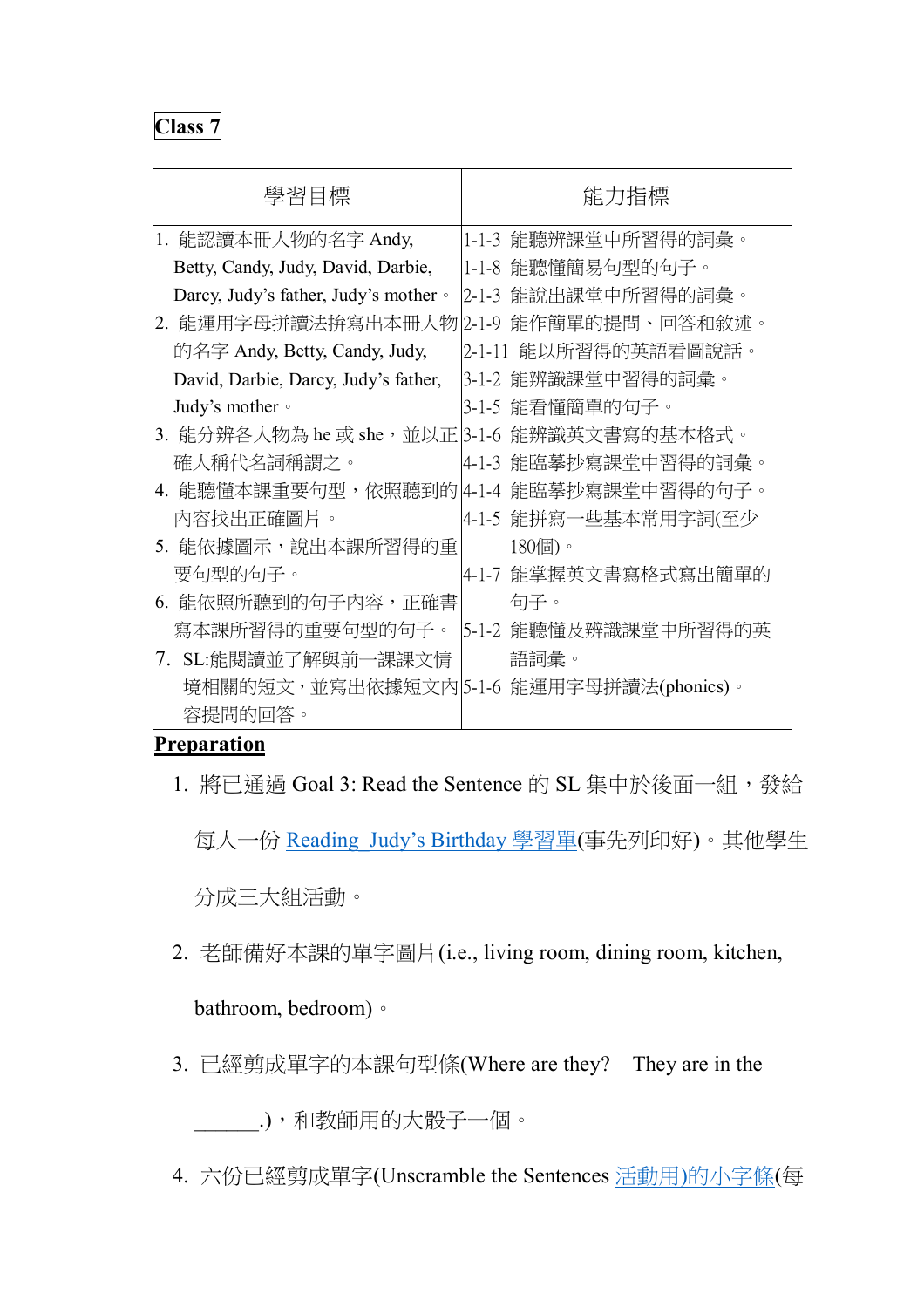份共 37 個字),分裝信封袋中,發給每一小組一袋。

5. 老師提醒學生本次評量的目標為 Goal 3: Read the Sentence 和, Goal 4: Listen and Write/Unscramble the Sentence, 並告訴學生老師 會用評量檢核表(rubrics)記錄大家的學習歷程,作為本課學習評

分。

#### **Learning Activity**

- 1. **Learning & Assessment (10 min):**
	- 1) 老師在黑板上寫上 1~6 組人物名字(e.g., Candy, Judy's father, Andy & Judy, etc.)並標上順序號。接著將一張張 room 圖貼 在黑板上,並編上號碼 1~6。(No.6 以 ? 呈現,表示學生可以 任意選一個地點回答。)
	- 2) 老師將已經剪成單字的本課句型條貼在黑板上。
	- 3) 老師擲大骰子,全班依據骰子顯示號碼,找到對應的人物名字, 一起問"Where is ?" 或者"Where are and ?"。請 一位學生上來,用剪成單字的本課句型條在黑板上拼出完整問 句,並讓全班唸一次。
	- 4) 老師再擲骰子,然後找到所示編號的 room 圖回答(e.g., She/He is in the dining room.或 They are in the kitchen.)。接著,老師請一 位學生用剪成單字的本課句型條在黑板上拼出完整答句。老師 請一位尚未通過 Goal 3: Read the Sentence 的學生唸讀一次(老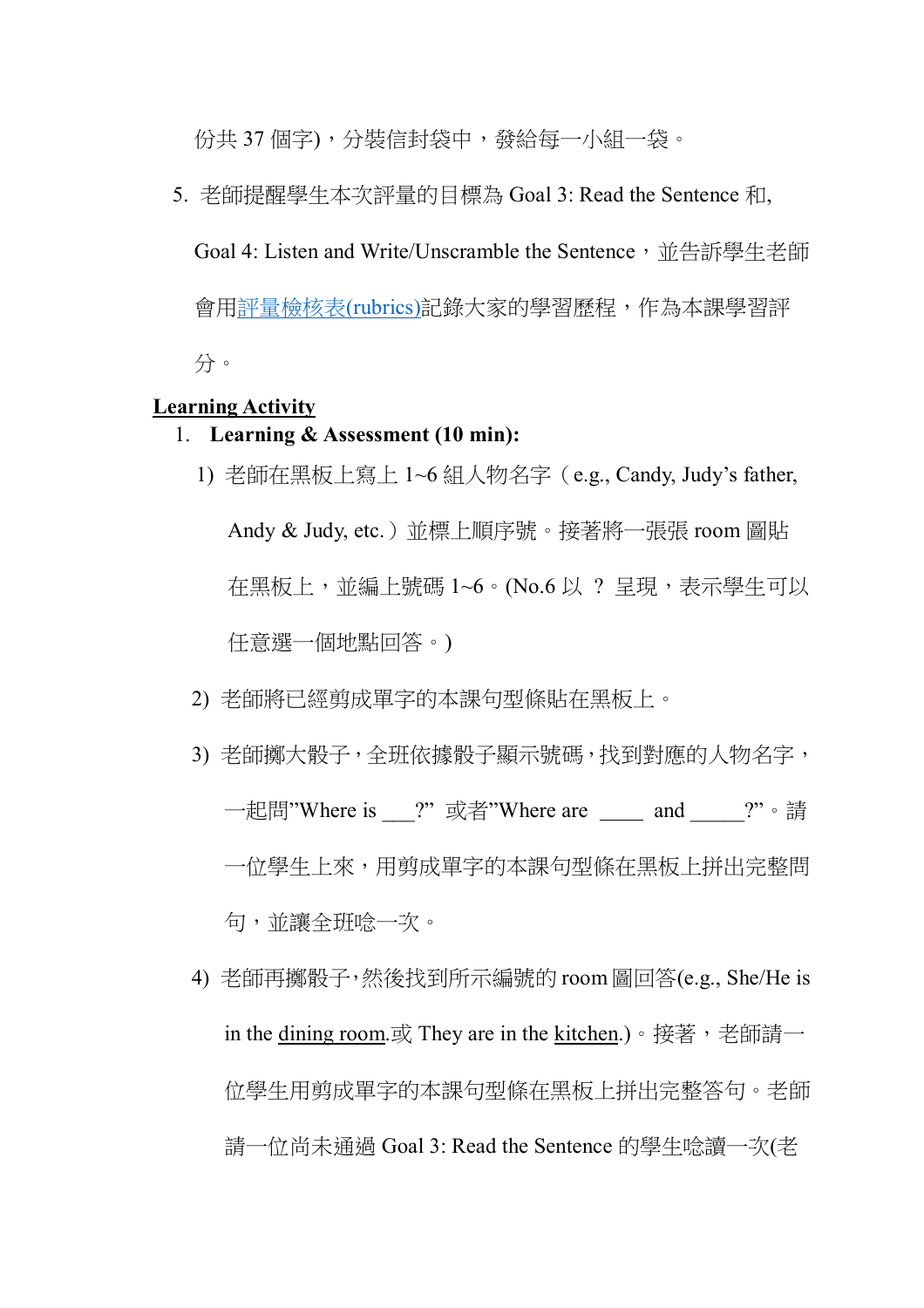師在 rubric 的 Goal 3 欄記錄通過者的座號。)

- 5) 全班檢視無誤後,一起唸一次。
- 2. **Practice & Assessment (30 min):**
	- 1) 已通過Goal 3: Read the Sentence的SL集中於後面一組(同質性

分組),各自進行 Reading\_Judy's Birthday 學習單讀寫。其他人 分組進行下列 Unscramble the Sentences 活動。

- 2) 老師發給每一小組一袋 Unscramble the Sentences 活動用的小 字條(已經剪成單字)。
- 3) 老師擲大骰子,大家依據骰子顯示的號碼,找到對應的人物名 字,一起將剪成單字的(Unscramble the Sentences 活動用的)小 字條拼出問句。(老師提醒大家,拼出句子後要認真記住每個 字及句子結構,等被老師指定上台時,要能書寫出來。)
- 4) 老師說「Stop」,然後指定各小組一位尚未通過 Goal 4: Listen & Write the Sentence 的學生上台,將該完整句子寫在黑板上。(學 生正確寫出句子後,老師在 rubric 的 Goal 4 欄記錄其座號。)
- 5) 老師請一位尚未通過 Goal 3: Read the Sentence 的學生唸讀一 次(老師在 rubric 的 Goal 3 欄記錄通過者的座號。)
- 6) 全班一起檢視句子是否有誤。訂正錯誤句子之後,全班唸讀正 確的句子一次。
- 6) 老師再擲大骰子,大家依據骰子顯示的號碼,找到對應的 room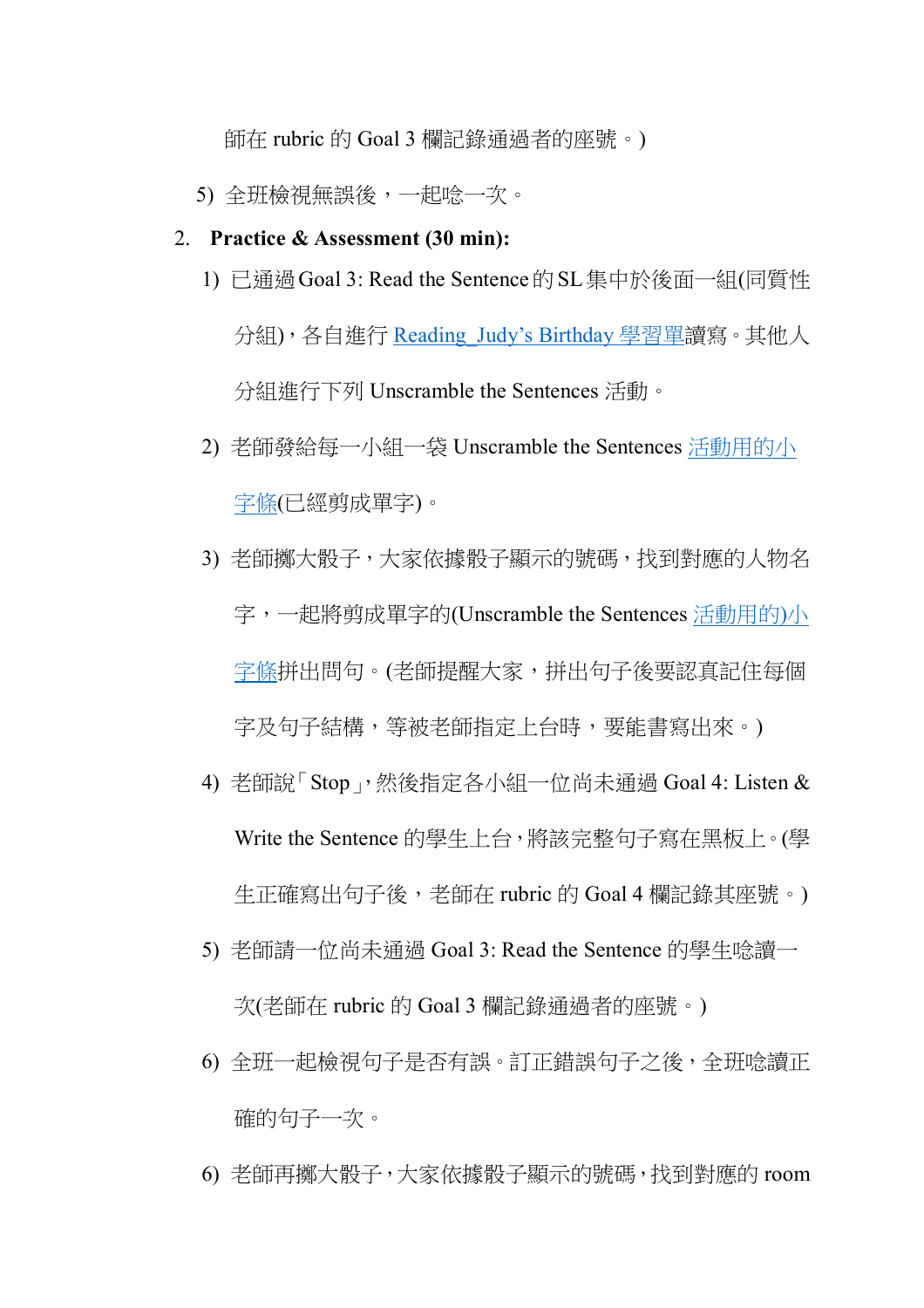圖,一起將剪成單字的(Unscramble the Sentences 活動用的)小 字條拼出答句。(老師提醒大家,拼出句子後要認真記住每個 字及句子結構,等老師點名時要能書寫出來。)

- 7) 老師說「Stop」,然後指定各小組一位學生上台,將該完整句 子寫在黑板上。(學生正確寫出句子後,老師在 rubric 的 Goal 4 欄記錄其座號。)
- 8) 老師請一位尚未通過 Goal 3 的學生唸讀一次(老師在 rubric 的 Goal 3 欄記錄通過者的座號。)然後全班一起檢視句子是否有 誤。訂正錯誤句子之後,全班唸讀正確的句子一次。
- 9) 活動結束時老師收回 SL 完成的學習單。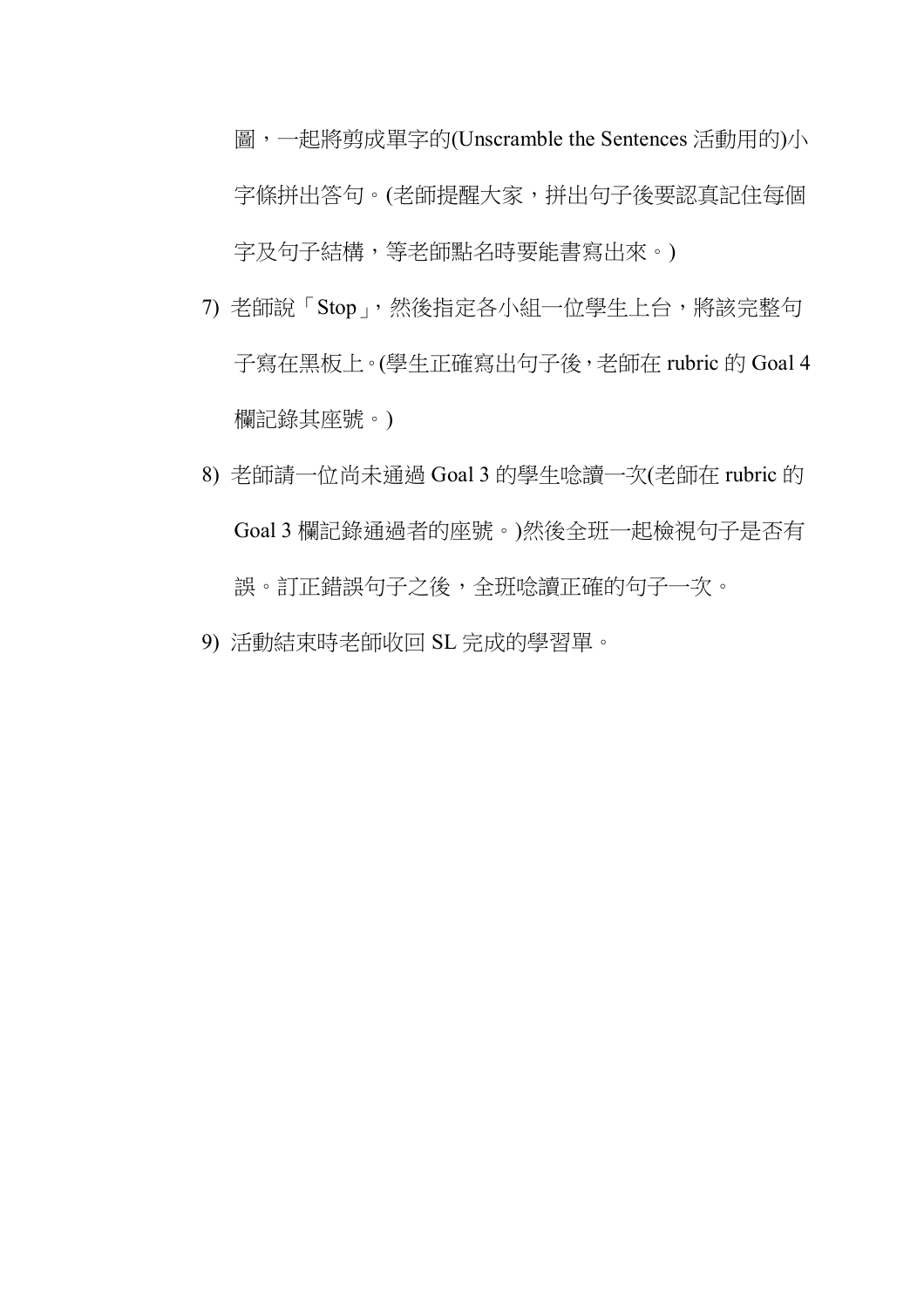| 學習目標                                          | 能力指標                                  |
|-----------------------------------------------|---------------------------------------|
| 1. 能認讀本冊人物的名字 Andy, Betty,                    | 1-1-3 能聽辨課堂中所習得的詞彙。                   |
| Candy, Judy, David, Darbie, Darcy,            | 1-1-8 能聽懂簡易句型的句子。                     |
| Judy's father, Judy's mother $\circ$          | 2-1-3 能說出課堂中所習得的詞彙。                   |
| 2. 能分辨各人物為 he 或 she,並以正確 2-1-9 能作簡單的提問、回答和敘述。 |                                       |
| 人稱代名詞稱謂之。                                     | 2-1-11 能以所習得的英語看圖說話。                  |
| 3. SL: 能依據所聽到的問題,以及所閱 3-1-2 能辨識課堂中習得的詞彙。      |                                       |
| 讀的短文內容,提供正確的回答。                               | 3-1-5 能看懂簡單的句子。                       |
| 4. AL/WL: 能正確唸讀學習單上的問                         | 3-1-6 能辨識英文書寫的基本格式。                   |
|                                               | 題,並將所聽到的回答書寫在學習單14-1-3 能臨摹抄寫課堂中習得的詞彙。 |
| 上。                                            | 4-1-4 能臨摹抄寫課堂中習得的句子。                  |
|                                               | 4-1-7 能掌握英文書寫格式寫出簡單的                  |
|                                               | 句子。                                   |
|                                               | 5-1-2 能聽懂及辨識課堂中所習得的英                  |
|                                               | 語詞彙。                                  |
|                                               | 5-1-3 在聽讀時,能辨識書本中相對應的                 |
|                                               | 書寫文字。                                 |
|                                               | 5-1-6 能運用字母拼讀法(phonics)。              |

## **Preparation**

- 1. 每班均為異質分組的座位安排,每組 8~10 人。
- 2. 兩式學習單: SL 用 Reading Judy's Birthday (上節課已經完成),

AL/WL 做 Q&A\_Judy's Birthday。

3. 老師提醒學生本次的學習單檢測大家是否可以達到 Goal 3: Read the

Sentence 和 Goal 4: Listen and Write the sentence 的目標。請大家認真

進行活動,真實呈現自己的學習成果。

## **Learning Activity**

## **1. Do the Worksheet**

1. 請 SL 先閱讀上次完成的短文。